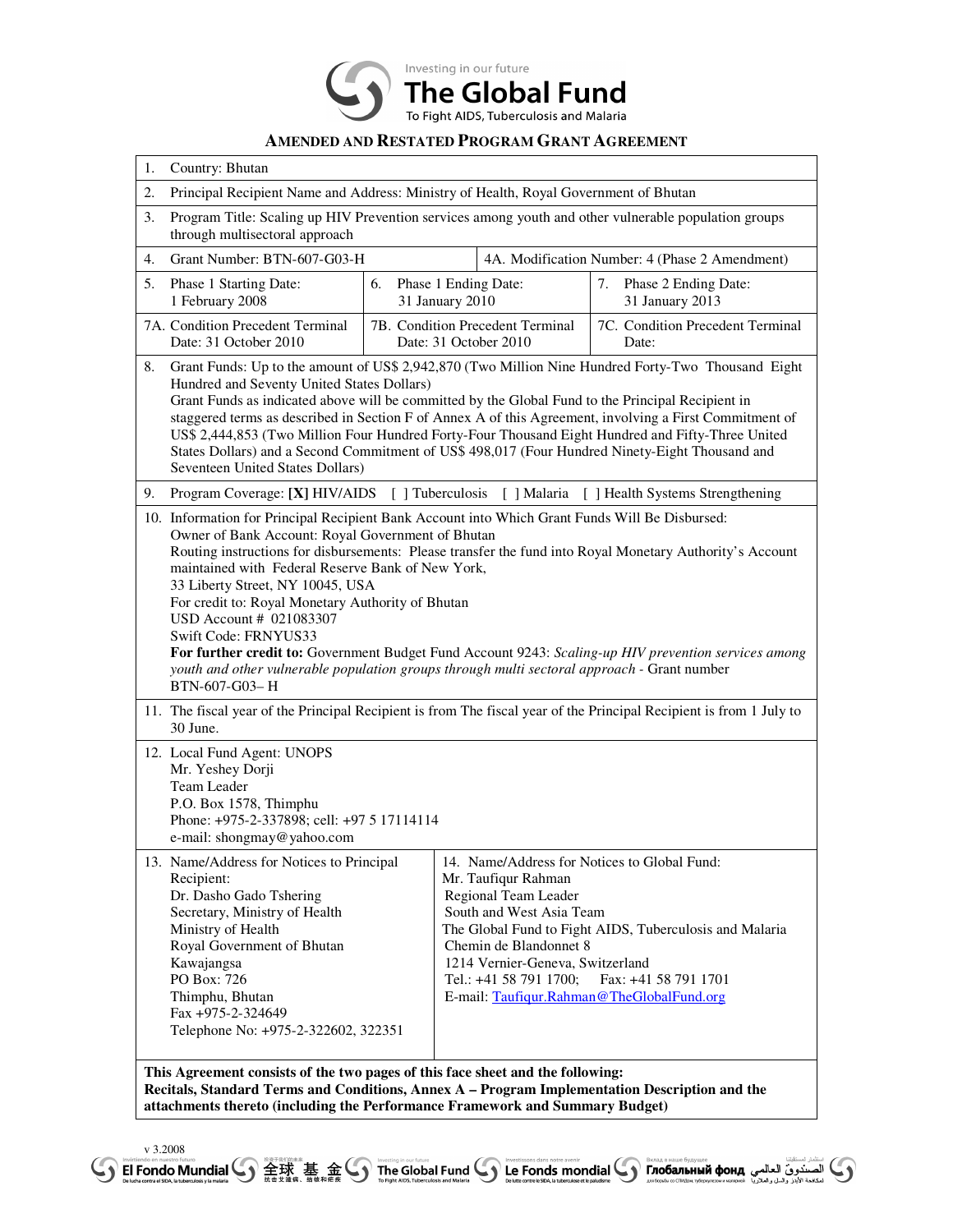|                                                                            | PROGRAM GRANT AGREEMENT PAGE 2                                                                                                                                                                                                                                                                                                                                                                                                                   |  |  |  |
|----------------------------------------------------------------------------|--------------------------------------------------------------------------------------------------------------------------------------------------------------------------------------------------------------------------------------------------------------------------------------------------------------------------------------------------------------------------------------------------------------------------------------------------|--|--|--|
| 15. Signed for the Principal Recipient by its Authorized Representative    |                                                                                                                                                                                                                                                                                                                                                                                                                                                  |  |  |  |
|                                                                            |                                                                                                                                                                                                                                                                                                                                                                                                                                                  |  |  |  |
|                                                                            |                                                                                                                                                                                                                                                                                                                                                                                                                                                  |  |  |  |
|                                                                            |                                                                                                                                                                                                                                                                                                                                                                                                                                                  |  |  |  |
|                                                                            |                                                                                                                                                                                                                                                                                                                                                                                                                                                  |  |  |  |
| Mr. Karma Tshiteem                                                         |                                                                                                                                                                                                                                                                                                                                                                                                                                                  |  |  |  |
| Secretary, Gross National Happiness Commission, Royal Government of Bhutan |                                                                                                                                                                                                                                                                                                                                                                                                                                                  |  |  |  |
|                                                                            |                                                                                                                                                                                                                                                                                                                                                                                                                                                  |  |  |  |
| 16. Signed for the Principal Recipient by its Authorized Representative    |                                                                                                                                                                                                                                                                                                                                                                                                                                                  |  |  |  |
|                                                                            |                                                                                                                                                                                                                                                                                                                                                                                                                                                  |  |  |  |
|                                                                            |                                                                                                                                                                                                                                                                                                                                                                                                                                                  |  |  |  |
| Date: $\frac{1}{\sqrt{1-\frac{1}{2}} \cdot \frac{1}{2}}$                   |                                                                                                                                                                                                                                                                                                                                                                                                                                                  |  |  |  |
|                                                                            |                                                                                                                                                                                                                                                                                                                                                                                                                                                  |  |  |  |
| Dr. Dasho Gado Tshering                                                    |                                                                                                                                                                                                                                                                                                                                                                                                                                                  |  |  |  |
| Secretary, Ministry of Health, Royal Government of Bhutan                  |                                                                                                                                                                                                                                                                                                                                                                                                                                                  |  |  |  |
| 17. Signed for the Global Fund by its Authorized Representative            |                                                                                                                                                                                                                                                                                                                                                                                                                                                  |  |  |  |
|                                                                            |                                                                                                                                                                                                                                                                                                                                                                                                                                                  |  |  |  |
|                                                                            |                                                                                                                                                                                                                                                                                                                                                                                                                                                  |  |  |  |
| Date: $\qquad \qquad$                                                      | Signature: $\frac{1}{\sqrt{1-\frac{1}{2}} \cdot \frac{1}{2} \cdot \frac{1}{2} \cdot \frac{1}{2} \cdot \frac{1}{2} \cdot \frac{1}{2} \cdot \frac{1}{2} \cdot \frac{1}{2} \cdot \frac{1}{2} \cdot \frac{1}{2} \cdot \frac{1}{2} \cdot \frac{1}{2} \cdot \frac{1}{2} \cdot \frac{1}{2} \cdot \frac{1}{2} \cdot \frac{1}{2} \cdot \frac{1}{2} \cdot \frac{1}{2} \cdot \frac{1}{2} \cdot \frac{1}{2} \cdot \frac{1}{2} \cdot \frac{1}{2} \cdot \frac$ |  |  |  |
|                                                                            |                                                                                                                                                                                                                                                                                                                                                                                                                                                  |  |  |  |
| Prof. Michel Kazatchkine                                                   |                                                                                                                                                                                                                                                                                                                                                                                                                                                  |  |  |  |
| <b>Executive Director</b>                                                  |                                                                                                                                                                                                                                                                                                                                                                                                                                                  |  |  |  |